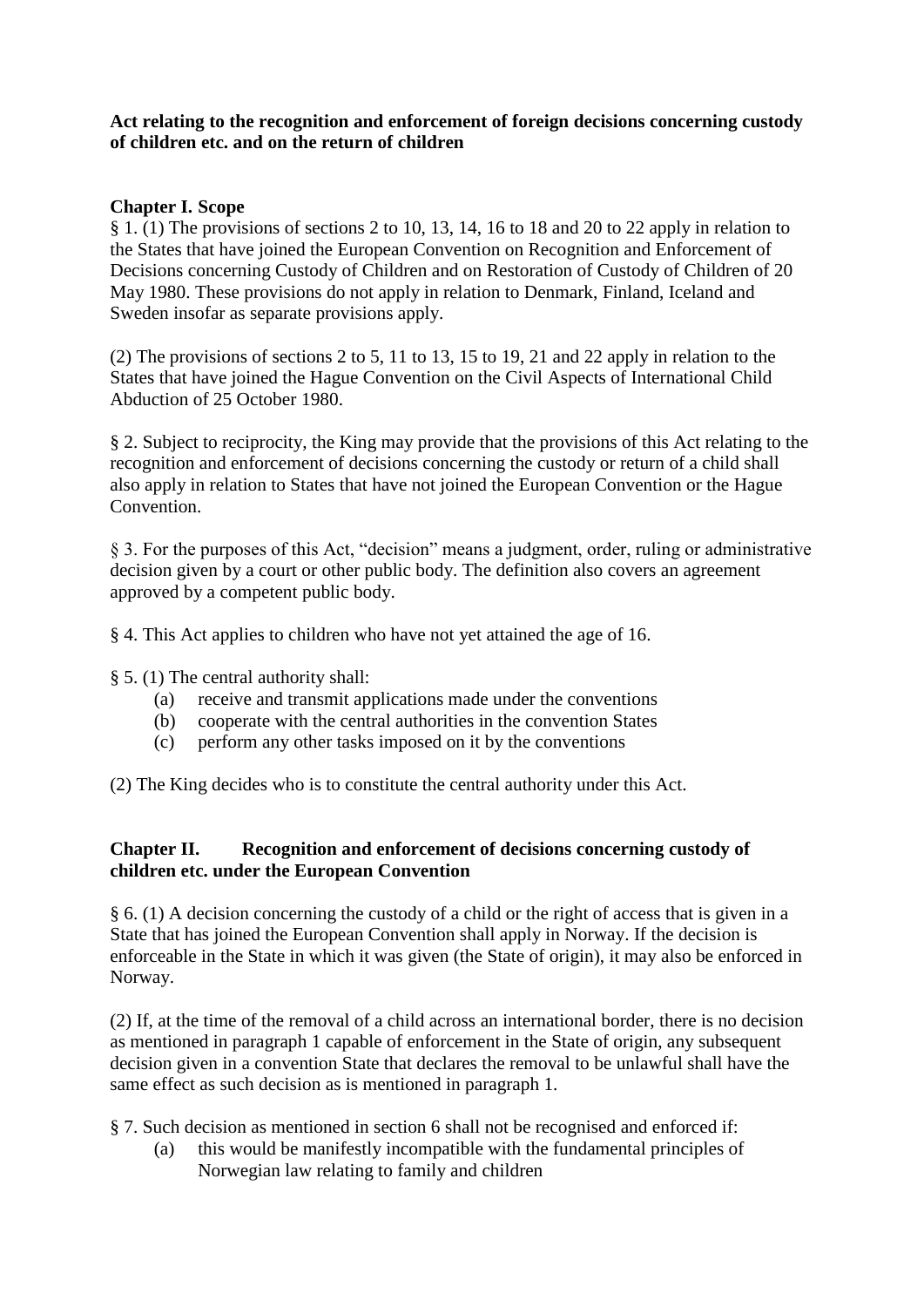- (b) the decision, by reason of a change in circumstances, is manifestly no longer in the best interest of the child. A change in circumstances includes the passage of time since the decision was given, but does not include a mere change in the residence of the child since the wrongful removal
- (c) the child, at the time that proceedings were instituted before a court or the matter was taken up by an administrative body in the State of origin, was a national of or was habitually resident in Norway and no such connection existed with the State of origin
- (d) the child, at the time that proceedings were instituted before a court or the matter was taken up by an administrative body in the State of origin, was a national both of Norway and of the State of origin and was habitually resident in Norway
- (e) the child, in accordance with the law of the State of which it is a national or in which it is habitually resident, has the right to decide on its own place of residence, or
- (f) the decision is incompatible with a decision given in Norway in proceedings begun before the submission of the application for recognition or enforcement, and a refusal is in the best interest of the child. A decision given in a third State, and which is enforceable in Norway, shall have the same status as a decision given in Norway.

§ 8. A decision in proceedings based on section 6 that was given in the absence of the defendant or the defendant's legal representative shall only be recognised or enforced in cases where the following conditions are met:

- (a) The defendant has been served with a summons or equivalent document with sufficient time to enable him to arrange his defence. This requirement does not, however, apply in cases where service was delayed or not executed because the defendant had concealed his whereabouts from the person who instituted the proceedings.
- (b) The authority giving the decision has founded its competence on the habitual residence of the defendant, on the last common habitual residence of the child's parents, provided that one parent is still habitually resident there, or on the habitual residence of the child.

§ 9. (1) Proceedings concerning the enforcement of a decision falling within section 6 may be adjourned if:

- (a) an ordinary form of review of the decision has been commenced in the State of origin
- (b) proceedings relating to the custody of the child or the right of access, commenced before the proceedings in the State of origin were instituted, are pending in Norway
- (c) the issue of recognition or enforcement of another decision concerning the custody of the child or the right of access is the subject of any other proceedings.

(2) The decision to adjourn proceedings shall be given by way of order. The proceedings may be recommenced by way of order when the reason for the adjournment no longer justifies the adjournment.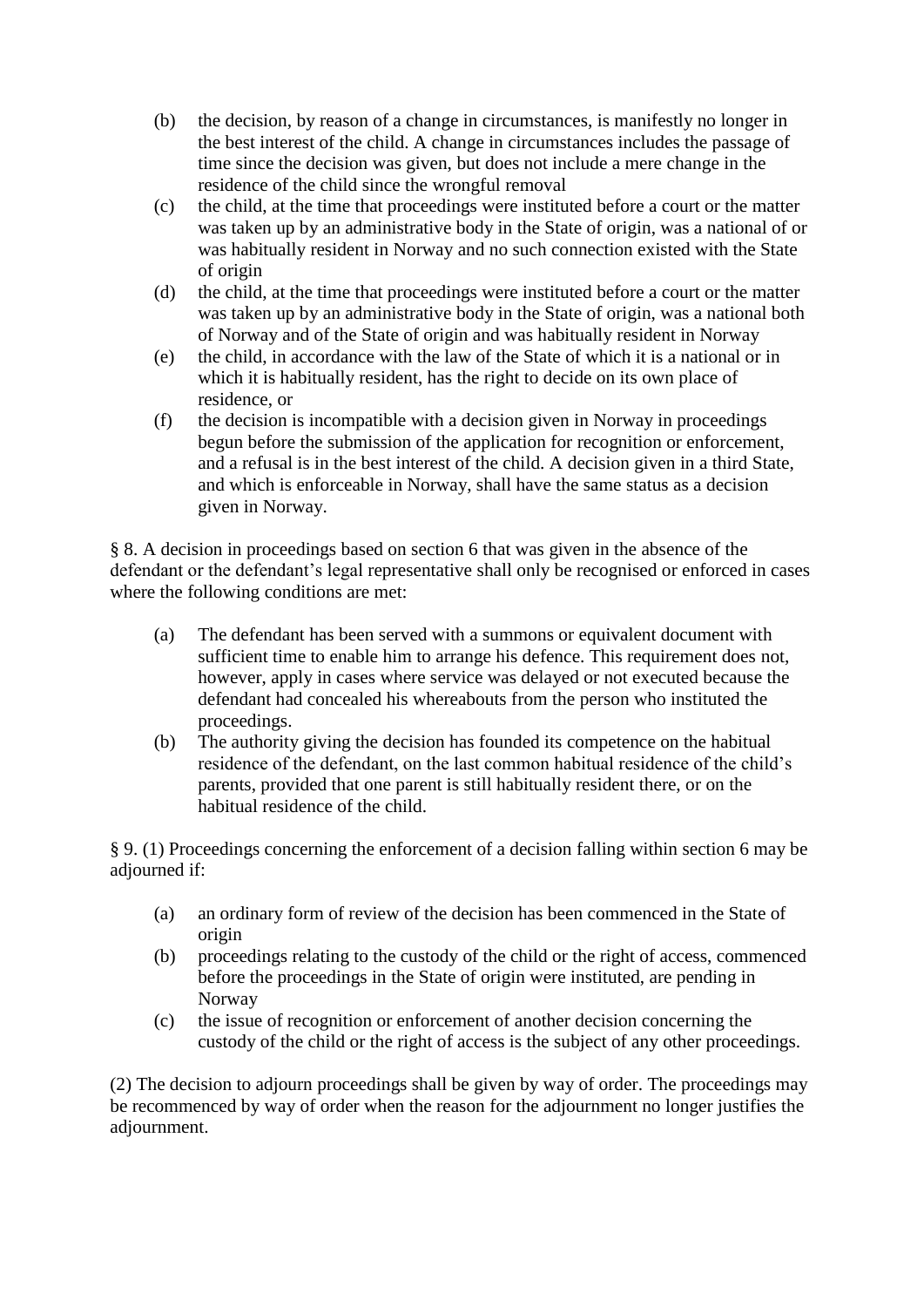§ 10. When a decision is given to recognise and enforce the right of access, see section 6, conditions may be imposed for the implementation of the right of access.

# **Chapter III. Return of abducted children under the Hague Convention**

§ 11. (1) A child that is wrongfully removed to or retained in Norway shall be returned immediately if the child was habitually resident in a State that has joined the Hague Convention immediately prior to the removal or retention.

(2) A removal or retention is wrongful if:

- (a) the removal or retention is in breach of rights of custody attributed to a person, an institution or any other body, either jointly or alone, under the law of the State in which the child was habitually resident immediately before the removal or retention, and
- (b) the rights of custody were actually exercised at the time of removal or retention, or would have been so exercised but for the removal or retention.

§ 12. The return of a child pursuant to section 11 may be refused if:

- (a) at the time when the application for return was submitted, at least one year has elapsed since the removal or retention and the child is settled in its new environment
- (b) there is a grave risk that returning the child would expose it to physical or psychological harm or otherwise place it in an intolerable situation
- (c) the child itself objects to being returned and has attained an age and degree of maturity at which it is appropriate to take account of its views
- (d) return is not compatible with fundamental principles in Norway relating to the protection of human rights.

### **Chapter IV. Procedural provisions**

§ 13. (1) An application for the enforcement of a decision falling within section 6 or for the return of a child pursuant to section 11 shall be submitted to the district court, which shall give its decision by way of order.

(2) The application shall be written in Norwegian or English or be accompanied by a translation into Norwegian. Enclosures and written evidence shall be accompanied by translations into Norwegian or English. Section 136, first paragraph, second sentence, of the Act relating to the courts of justice shall apply correspondingly.

§ 14. An application for the enforcement of a decision falling within section 6 shall be accompanied by a copy of the decision and, if it appears that the decision has been given in the absence of the defendant, a document which establishes that the defendant was served with or in some other proper manner informed of the summons or an equivalent document. The application shall also be accompanied by a document which establishes that the decision is enforceable in the State of origin, a statement indicating the likely whereabouts of the child in Norway, and proposals as to how the custody of the child should be restored.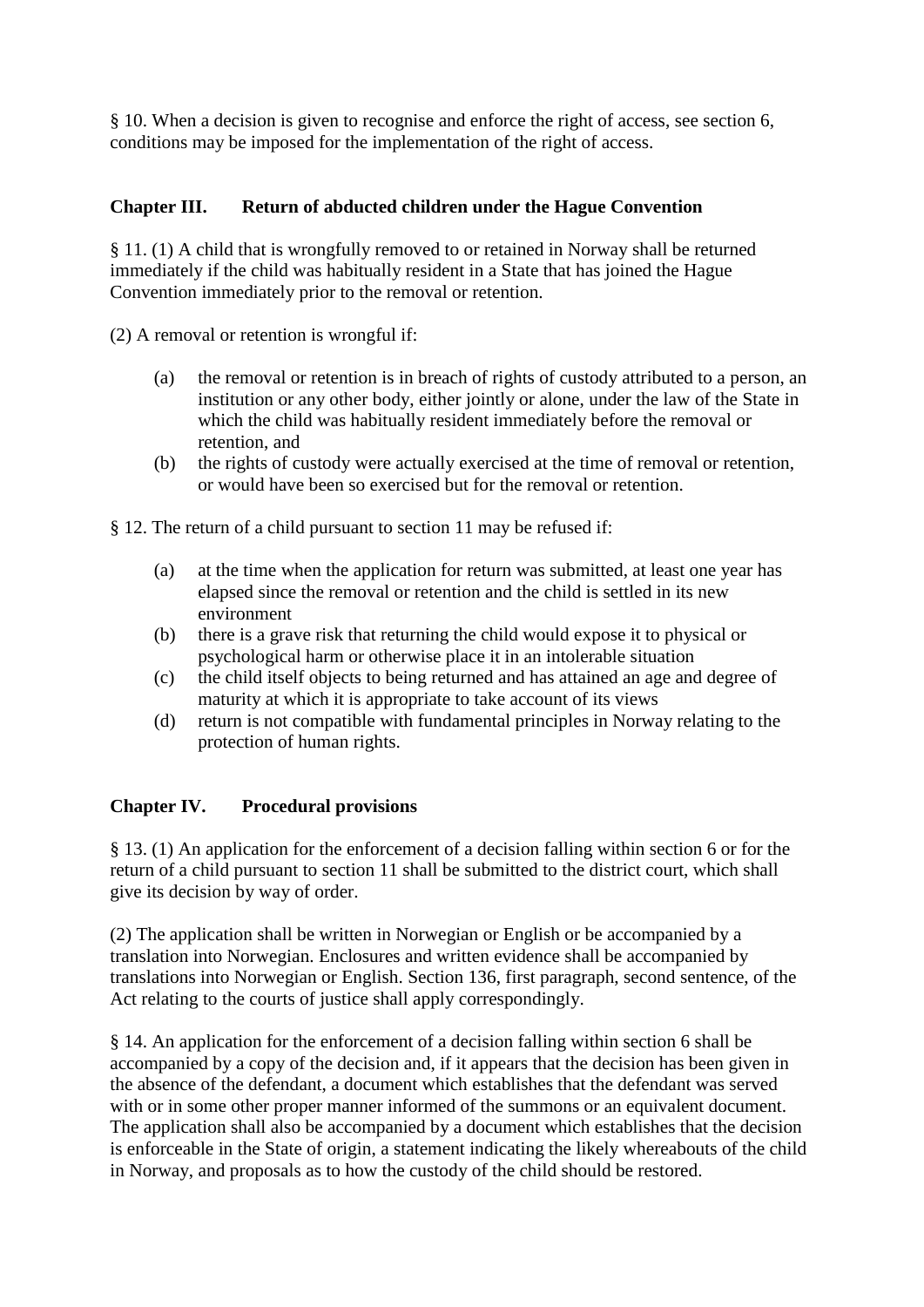§ 15. (1) The application for the return of a child pursuant to section 11 shall contain information concerning the identity of the applicants, the child and the person alleged to have removed or retained the child, as well as the date of birth of the child. It shall set out the grounds on which the claim for return is based, and information relating to the likely whereabouts of the child in Norway.

(2) If so requested by the court, the application for the return of a child pursuant to section 11 shall be accompanied by a decision or determination by a competent authority in the State in which the child was habitually resident immediately prior to the removal or retention that establishes that the removal or retention is wrongful. This only applies in cases where such a decision or determination may be obtained in that State.

§ 16. (1) Applications for such enforcement as mentioned in section 6 and proceedings concerning the return of a child pursuant to section 11 shall be dealt with expeditiously.

(2) If the court has not reached a decision on an application for return pursuant to section 11 within six weeks of the application being submitted, it shall explain the reasons for the delay if so requested by the applicant.

§ 17. Before reaching a decision on a claim for enforcement of a decision falling within section 6 or an application for the return of a child pursuant to section 11, the court shall ascertain the child's views unless this is impossible having regard in particular to the child's age and degree of maturity.

§ 18. (1) The provisions of sections 60 and 65 of the Children Act of 8 April 1981 no. 7 apply to proceedings concerning enforcement pursuant to section 6 and return pursuant to section 11. Section 65, first paragraph, of the Children Act also applies to enforcement of the right of access. The provisions of the Act relating to the enforcement of claims apply insofar as they are appropriate for proceedings concerning enforcement pursuant to section 6 and return pursuant to section 11.

(2) If it is inadvisable that the child stays with one of the parents while the proceedings concerning enforcement pursuant to section 6 or return pursuant to section 11 are pending, the court may decide that the child welfare authorities are to take over the care of the child until a final decision is given in the proceedings. If the court decides that the child is to stay with one of the parents during the proceedings, see section 60 of the Children Act, conditions may be imposed for the exercise of the right of access.

### **Chapter V. Miscellaneous provisions**

§ 19. (1) If it becomes known during proceedings concerning the custody of a child or the right of access under the Children Act of 8 April 1981 no. 7 that an application has been made for the return of the child in accordance with section 11 of the present Act, the court shall not give a decision in these proceedings before a final decision is given on the application for return.

(2) If, in the course of such proceedings as mentioned in paragraph 1, the court receives notice from the central authority of a wrongful removal or retention of a child in Norway, but no